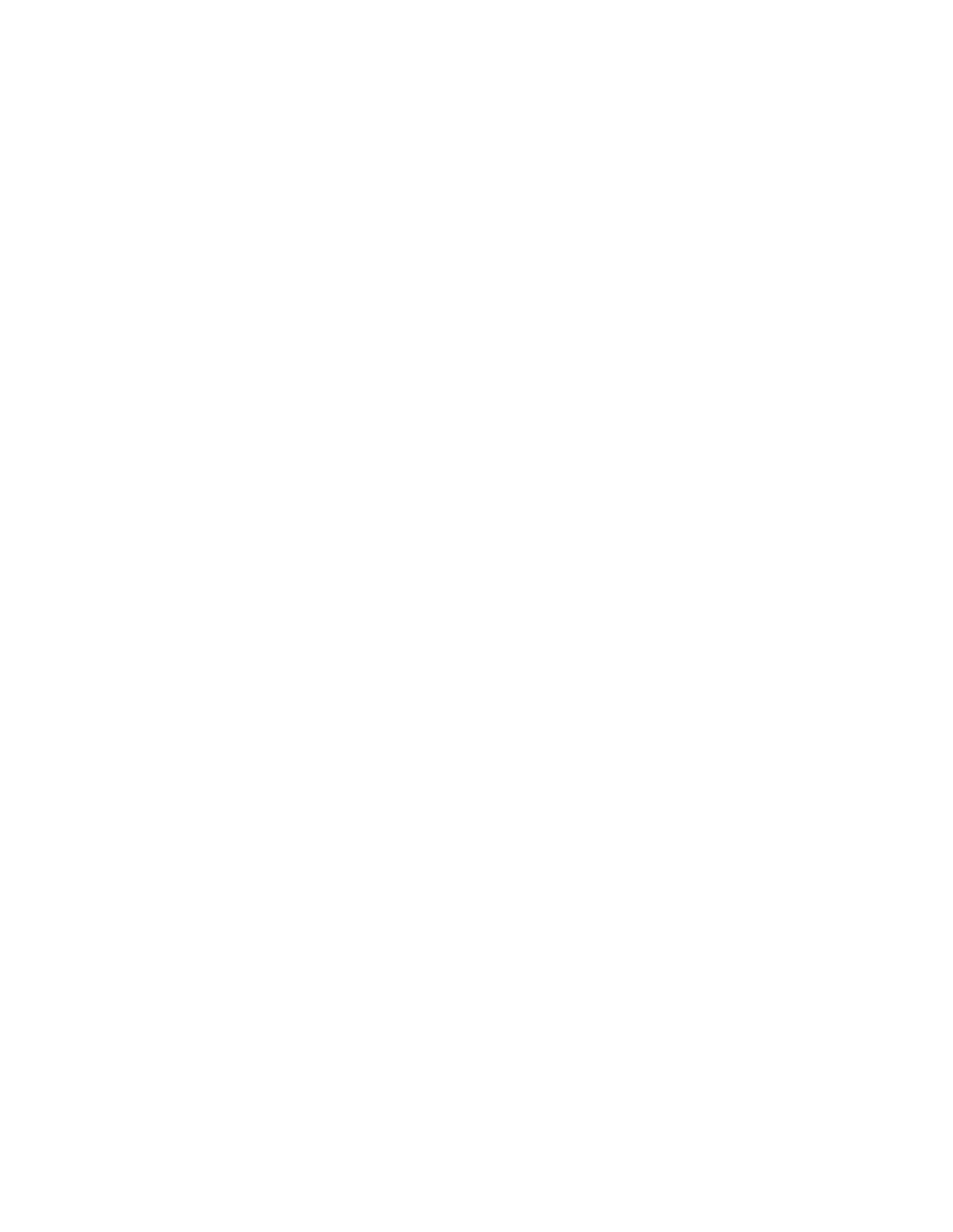# **SUBSTITUTE SENATE BILL 5383** \_\_\_\_\_\_\_\_\_\_\_\_\_\_\_\_\_\_\_\_\_\_\_\_\_\_\_\_\_\_\_\_\_\_\_\_\_\_\_\_\_\_\_\_\_\_\_

\_\_\_\_\_\_\_\_\_\_\_\_\_\_\_\_\_\_\_\_\_\_\_\_\_\_\_\_\_\_\_\_\_\_\_\_\_\_\_\_\_\_\_\_\_\_\_

Passed Legislature - 1991 Regular Session

**State of Washington 52nd Legislature 1991 Regular Session**

**By** Senate Committee on Commerce & Labor (originally sponsored by Senators Hansen, Snyder, Matson, Barr and Skratek).Read first time March 6, 1991.

 AN ACT Relating to procedures for approving statements of intent to pay prevailing wages; for certifying affidavits of wages paid; for collection of wages owed, including penalties for noncompliance; for public works projects of two thousand five hundred dollars or less; and amending RCW 39.12.040.

BE IT ENACTED BY THE LEGISLATURE OF THE STATE OF WASHINGTON:

 **Sec. 1.** RCW 39.12.040 and 1982 c 130 s 2 are each amended to read as follows:

 (1) Except as provided in subsection (2) of this section, before payment is made by or on behalf of the state, or any county, municipality, or political subdivision created by its laws, of any sum or sums due on account of a public works contract, it shall be the duty of the officer or person charged with the custody and disbursement of public funds to require the contractor and each and every subcontractor from the contractor or a subcontractor to submit to such officer a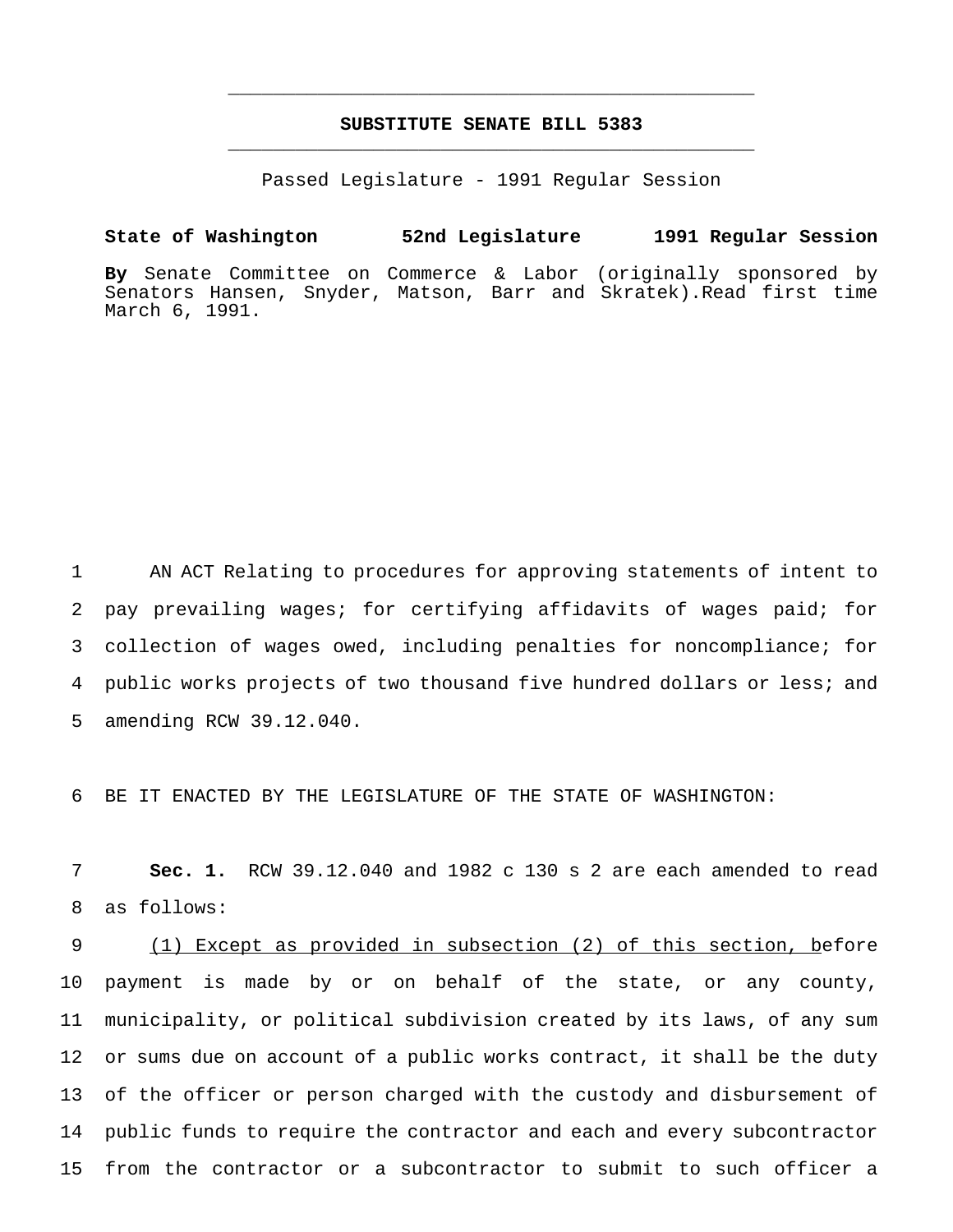"Statement of Intent to Pay Prevailing Wages". For a contract in excess of ten thousand dollars, the statement of intent to pay prevailing wages shall include:

 $($  ( $($   $($   $($   $+$   $)$ )  $($   $a)$  The contractor's registration certificate number; and  $((+2+))$  (b) The prevailing rate of wage for each classification of workers entitled to prevailing wages under RCW 39.12.020 and the estimated number of workers in each classification.

 Each statement of intent to pay prevailing wages must be approved by the industrial statistician of the department of labor and industries before it is submitted to said officer. Unless otherwise authorized by the department of labor and industries, each voucher claim submitted by a contractor for payment on a project estimate shall state that the prevailing wages have been paid in accordance with the prefiled statement or statements of intent to pay prevailing wages on file with the public agency. Following the final acceptance of a public works project, it shall be the duty of the officer charged with the disbursement of public funds, to require the contractor and each and every subcontractor from the contractor or a subcontractor to submit to such officer an "Affidavit of Wages Paid" before the funds retained according to the provisions of RCW 60.28.010 are released to the contractor. Each affidavit of wages paid must be certified by the industrial statistician of the department of labor and industries before it is submitted to said officer.

24 (2) As an alternate to the procedures provided for in subsection 25 (1) of this section, for public works projects of two thousand five hundred dollars or less:

 (a) An awarding agency may authorize the contractor or 28 subcontractor to submit the statement of intent to pay prevailing wages 29 directly to the officer or person charged with the custody or disbursement of public funds in the awarding agency without approval by SSB 5383.SL p. 2 of 4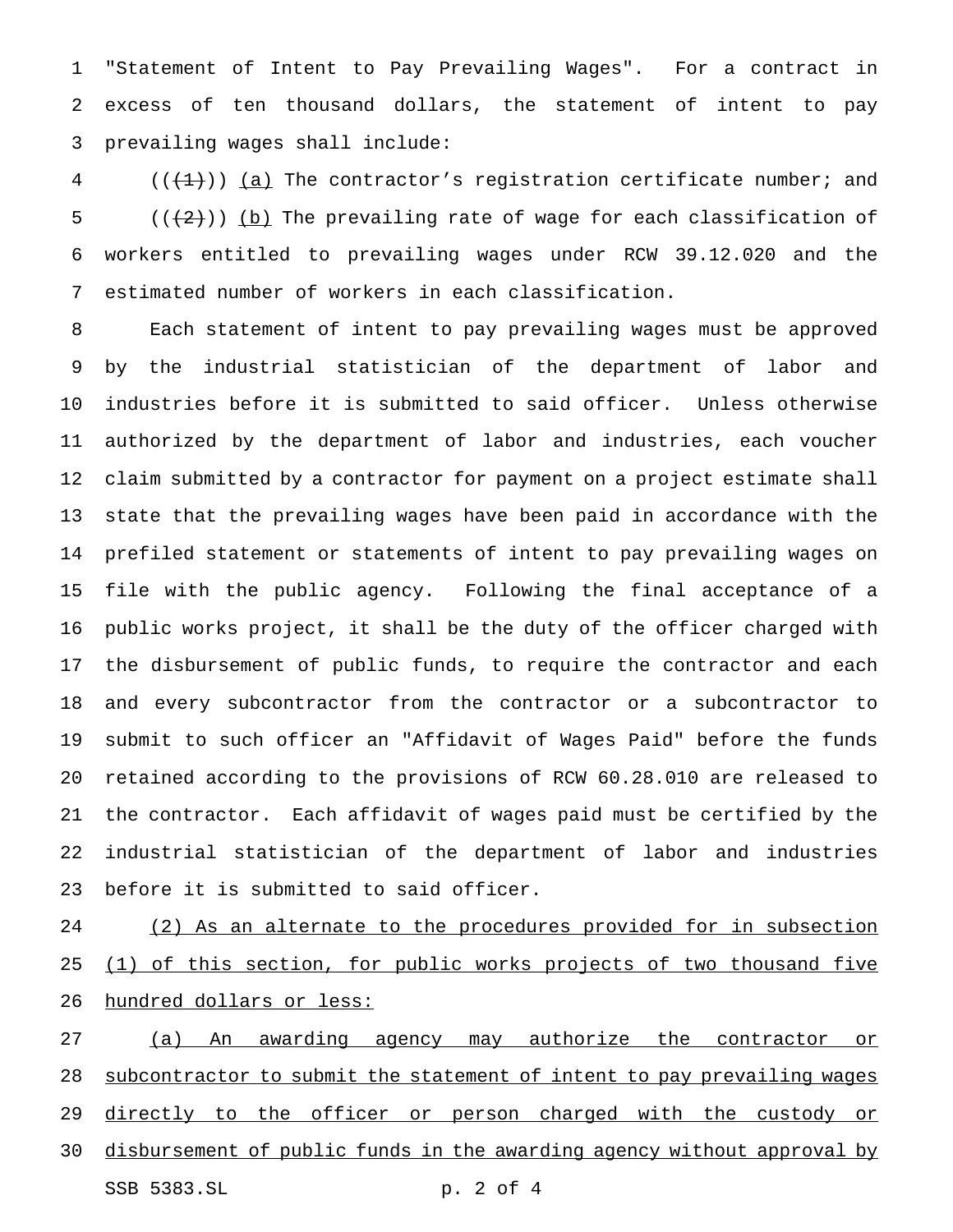1 the industrial statistician of the department of labor and industries. The awarding agency shall retain such statement of intent to pay prevailing wages for a period of not less than three years.

 (b) Upon final acceptance of the public works project, the awarding agency shall require the contractor or subcontractor to submit an affidavit of wages paid. Upon receipt of the affidavit of wages paid, the awarding agency may pay the contractor or subcontractor in full, including funds that would otherwise be retained according to the provisions of RCW 60.28.010. Within thirty days of receipt of the affidavit of wages paid, the awarding agency shall submit the affidavit of wages paid to the industrial statistician of the department of labor 12 and industries for approval.

 (c) A statement of intent to pay prevailing wages and an affidavit 14 of wages paid shall be on forms approved by the department of labor and industries.

 (d) In the event of a wage claim and a finding for the claimant by 17 the department of labor and industries where the awarding agency has used the alternative process provided for in subsection (2) of this section, the awarding agency shall pay the wages due directly to the 20 claimant. If the contractor or subcontractor did not pay the wages stated in the affidavit of wages paid, the awarding agency may take 22 action at law to seek reimbursement from the contractor or subcontractor of wages paid to the claimant, and may prohibit the contractor or subcontractor from bidding on any public works contract 25 of the awarding agency for up to one year.

 (e) Nothing in this section shall be interpreted to allow an awarding agency to subdivide any public works project of more than two 28 thousand five hundred dollars for the purpose of circumventing the procedures required by RCW 39.12.040(1).